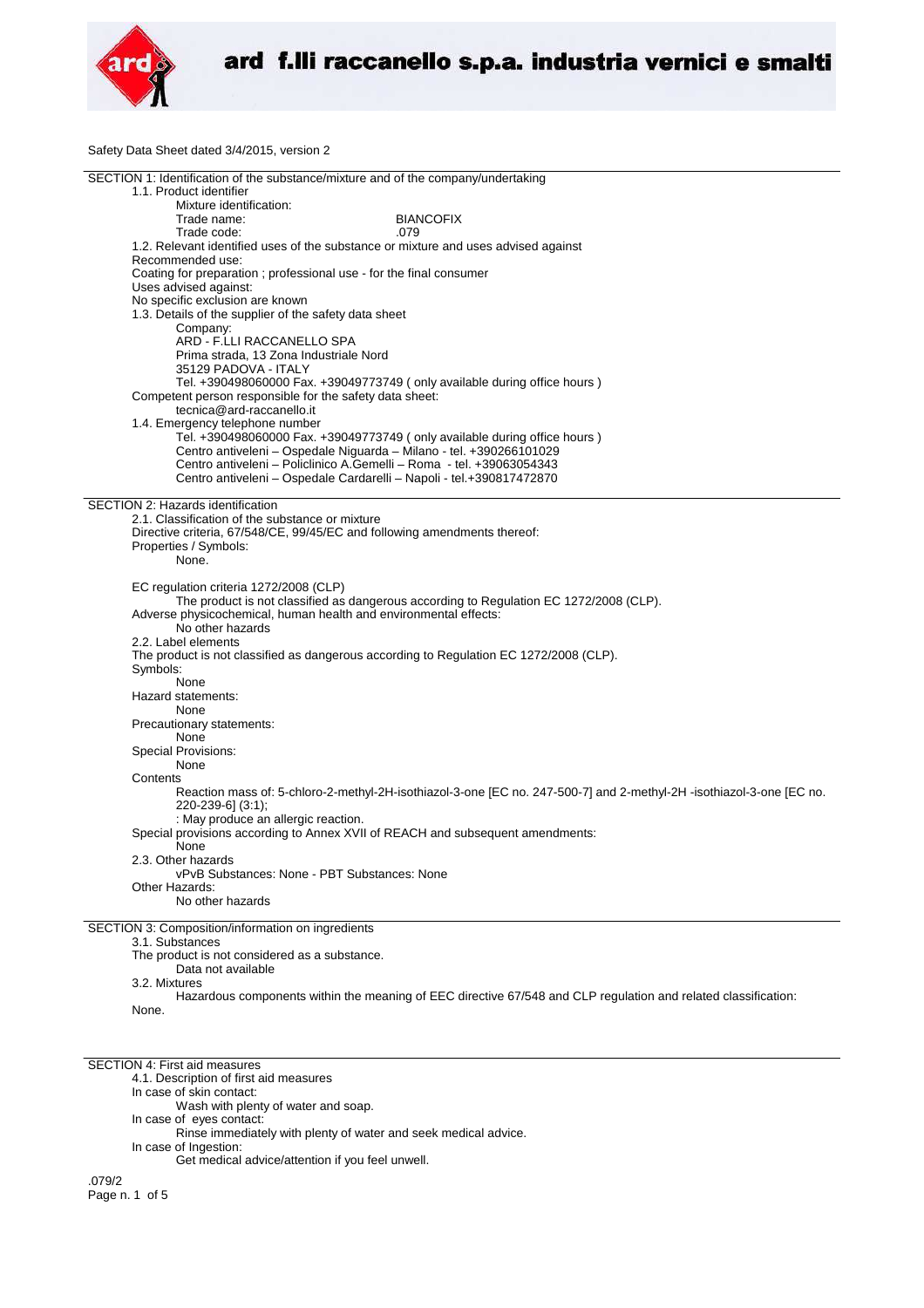| Safety Data Sheet<br>In case of Inhalation:<br>Remove casualty to fresh air and keep warm and at rest.<br>4.2. Most important symptoms and effects, both acute and delayed<br>No known symptoms to date.<br>4.3. Indication of any immediate medical attention and special treatment needed<br>Treatment:<br>Treat symptomatically.<br><b>SECTION 5: Firefighting measures</b><br>5.1. Extinguishing media<br>Suitable extinguishing media:<br>Irrelevant, the product is not flammable.<br>Extinguishing media which must not be used for safety reasons:<br>None in particular.<br>5.2. Special hazards arising from the substance or mixture<br>May produce toxic fumes of carbon monoxide if burning.                                                                        |
|----------------------------------------------------------------------------------------------------------------------------------------------------------------------------------------------------------------------------------------------------------------------------------------------------------------------------------------------------------------------------------------------------------------------------------------------------------------------------------------------------------------------------------------------------------------------------------------------------------------------------------------------------------------------------------------------------------------------------------------------------------------------------------|
| Do not inhale explosion and combustion gases.<br>5.3. Advice for firefighters<br>Use suitable breathing apparatus.<br>Collect contaminated fire extinguishing water separately. This must not be discharged into drains.                                                                                                                                                                                                                                                                                                                                                                                                                                                                                                                                                         |
| <b>SECTION 6: Accidental release measures</b><br>6.1. Personal precautions, protective equipment and emergency procedures<br>Wear personal protection equipment.<br>Remove persons to safety.<br>See protective measures under point 7 and 8.<br>6.2. Environmental precautions<br>Do not allow to enter into soil/subsoil. Do not allow to enter into surface water or drains.<br>Retain contaminated washing water and dispose it.<br>In case of gas escape or of entry into waterways, soil or drains, inform the responsible authorities.<br>6.3. Methods and material for containment and cleaning up<br>Suitable material for taking up: absorbing material, organic, sand.<br>Wash with plenty of water.<br>6.4. Reference to other sections<br>See also section 8 and 13 |
| SECTION 7: Handling and storage<br>7.1. Precautions for safe handling<br>Avoid contact with skin and eyes.<br>Do not eat or drink while working.<br>See also section 8 for recommended protective equipment.<br>7.2. Conditions for safe storage, including any incompatibilities<br>Keep away from food, drink and feed.<br>Incompatible materials:<br>None in particular.<br>Instructions as regards storage premises:<br>Adequately ventilated premises.<br>7.3. Specific end use(s)<br>None in particular                                                                                                                                                                                                                                                                    |
| SECTION 8: Exposure controls/personal protection<br>8.1. Control parameters<br>Exposure limit(s):<br>There are not occupational exposure limits in accordance to the EU legislation<br><b>DNEL Values:</b><br>Data not available<br><b>PNEC Values:</b><br>Data not available<br>8.2. Exposure controls<br>Eye/ face protection:<br>Not needed for normal use. Anyway, operate according good working practices.<br>Skin protection<br>a) protection for hands:<br>One-time gloves.<br>b) other:<br>No special precaution must be adopted for normal use.<br>Respiratory protection:<br>Not needed for normal use.<br>Thermal Hazards:<br>None<br>Environmental exposure controls:<br>None                                                                                       |
| SECTION 9: Physical and chemical properties<br>9.1. Information on basic physical and chemical properties<br>Appearance and colour:<br>Fluid dispersion various colors<br>Odour:<br>Characteristic: slightly acrid<br>Odour threshold:<br>Data not available<br>.079/2                                                                                                                                                                                                                                                                                                                                                                                                                                                                                                           |

Page n. 2 of 5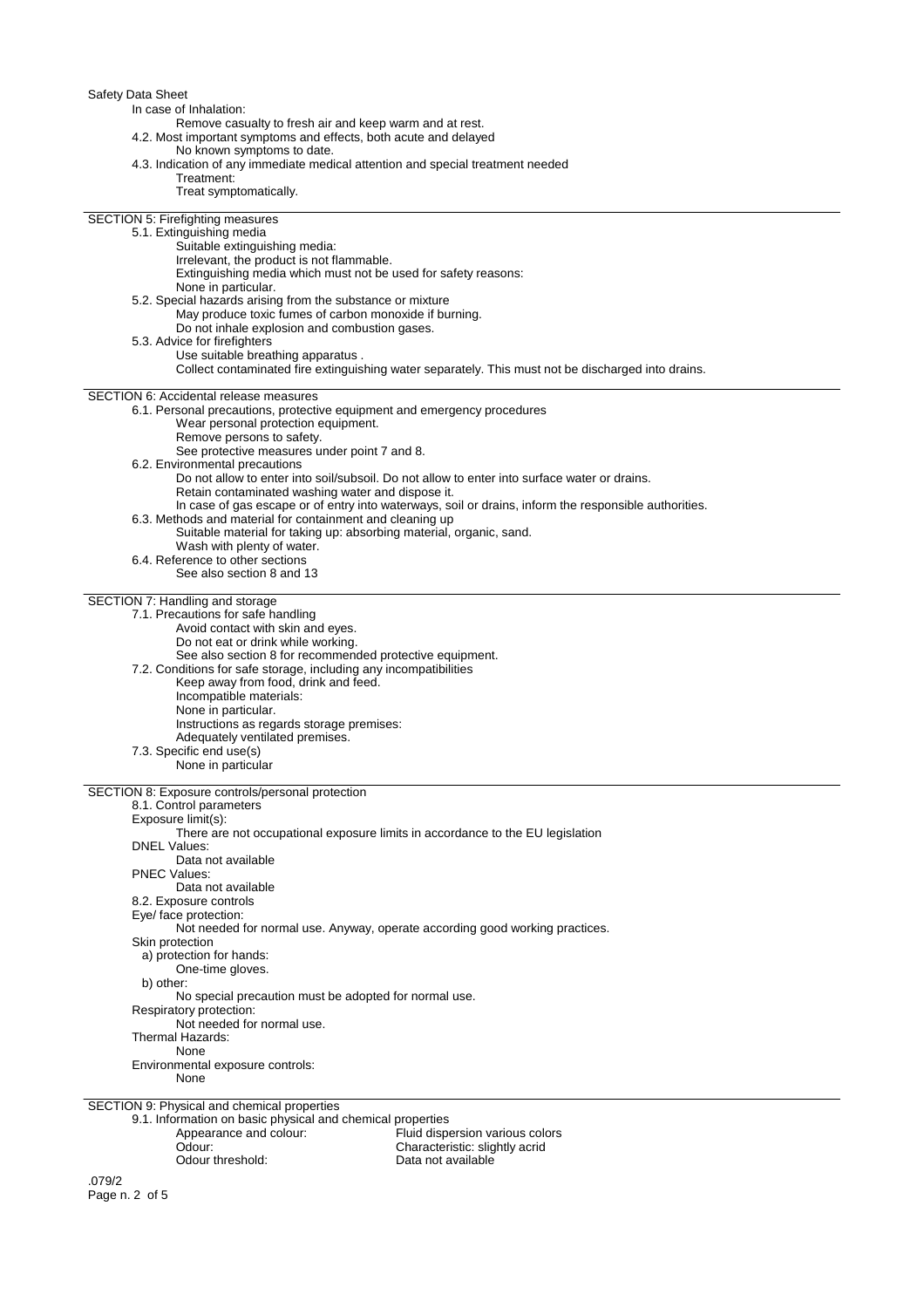| <b>Safety Data Sheet</b><br>pH:                                                              | 9,0                                                                                                                       |  |
|----------------------------------------------------------------------------------------------|---------------------------------------------------------------------------------------------------------------------------|--|
| Melting point / freezing point:                                                              | Data not available                                                                                                        |  |
| Initial boiling point and boiling range:                                                     | Data not available                                                                                                        |  |
| Solid/gas flammability:                                                                      | Data not available                                                                                                        |  |
| Upper/lower flammability or explosive limits:                                                | Data not available                                                                                                        |  |
| Vapour density:                                                                              | Data not available                                                                                                        |  |
| Flash point:<br>Evaporation rate:                                                            | Not flammable<br>Data not available                                                                                       |  |
| Vapour pressure:                                                                             | Data not available                                                                                                        |  |
| Relative density:                                                                            | 1420 - 1460 g/l a 20°C                                                                                                    |  |
| Solubility in water:                                                                         | Miscible                                                                                                                  |  |
| Solubility in oil:                                                                           | Insoluble                                                                                                                 |  |
| Partition coefficient (n-octanol/water):                                                     | Data not available                                                                                                        |  |
| Auto-ignition temperature:<br>Decomposition temperature:                                     | Data not available<br>Data not available                                                                                  |  |
| Viscosity:                                                                                   | 3000 - 4500 cP 20°C                                                                                                       |  |
| Explosive properties:                                                                        | Data not available                                                                                                        |  |
| Oxidizing properties:                                                                        | Data not available                                                                                                        |  |
| 9.2. Other information                                                                       |                                                                                                                           |  |
| Miscibility:                                                                                 | Data not available                                                                                                        |  |
| Fat Solubility:<br>Conductivity:                                                             | Data not available<br>Data not available                                                                                  |  |
| Substance Groups relevant properties: Data not available                                     |                                                                                                                           |  |
| Note: The data herein refer to QC when the product was put on the market.                    |                                                                                                                           |  |
|                                                                                              |                                                                                                                           |  |
| SECTION 10: Stability and reactivity<br>10.1. Reactivity                                     |                                                                                                                           |  |
| Stable under normal conditions                                                               |                                                                                                                           |  |
| 10.2. Chemical stability                                                                     |                                                                                                                           |  |
| Stable under normal conditions                                                               |                                                                                                                           |  |
| 10.3. Possibility of hazardous reactions                                                     |                                                                                                                           |  |
| None<br>10.4. Conditions to avoid                                                            |                                                                                                                           |  |
| Stable under normal conditions.                                                              |                                                                                                                           |  |
| 10.5. Incompatible materials                                                                 |                                                                                                                           |  |
| None in particular.                                                                          |                                                                                                                           |  |
| 10.6. Hazardous decomposition products<br>None.                                              |                                                                                                                           |  |
|                                                                                              |                                                                                                                           |  |
| SECTION 11: Toxicological information                                                        |                                                                                                                           |  |
| 11.1. Information on toxicological effects                                                   |                                                                                                                           |  |
| Toxicological information of the mixture:                                                    |                                                                                                                           |  |
| Data not available<br>Toxicological information of the main substances found in the mixture: |                                                                                                                           |  |
| Data not available                                                                           |                                                                                                                           |  |
|                                                                                              | If not differently specified, the information required in Regulation 453/2010/EC listed below must be considered as N.A.: |  |
| a) acute toxicity;                                                                           |                                                                                                                           |  |
| b) skin corrosion/irritation;                                                                |                                                                                                                           |  |
| c) serious eye damage/irritation;                                                            |                                                                                                                           |  |
| d) respiratory or skin sensitisation;<br>e) germ cell mutagenicity;                          |                                                                                                                           |  |
| f) carcinogenicity;                                                                          |                                                                                                                           |  |
| g) reproductive toxicity;                                                                    |                                                                                                                           |  |
| h) STOT-single exposure;                                                                     |                                                                                                                           |  |
| i) STOT-repeated exposure;                                                                   |                                                                                                                           |  |
| i) aspiration hazard.                                                                        |                                                                                                                           |  |
| SECTION 12: Ecological information                                                           |                                                                                                                           |  |
| 12.1. Toxicity                                                                               |                                                                                                                           |  |
|                                                                                              | Adopt good working practices, so that the product is not released into the environment.                                   |  |
| Data not available                                                                           |                                                                                                                           |  |
| 12.2. Persistence and degradability<br>Data not available                                    |                                                                                                                           |  |
| 12.3. Bioaccumulative potential                                                              |                                                                                                                           |  |
| Data not available                                                                           |                                                                                                                           |  |
| 12.4. Mobility in soil                                                                       |                                                                                                                           |  |
| Data not available                                                                           |                                                                                                                           |  |
| 12.5. Results of PBT and vPvB assessment                                                     |                                                                                                                           |  |
| vPvB Substances: None - PBT Substances: None<br>12.6. Other adverse effects                  |                                                                                                                           |  |
| None                                                                                         |                                                                                                                           |  |
|                                                                                              |                                                                                                                           |  |
| SECTION 13: Disposal considerations                                                          |                                                                                                                           |  |

13.1. Waste treatment methods

- Recover if possible. In so doing, comply with the local and national regulations currently in force.
- Waste should not be disposed of by release to sewers.
	- Contaminated packaging thinners and cleaning diluents must be landfilled.

.079/2 Page n. 3 of 5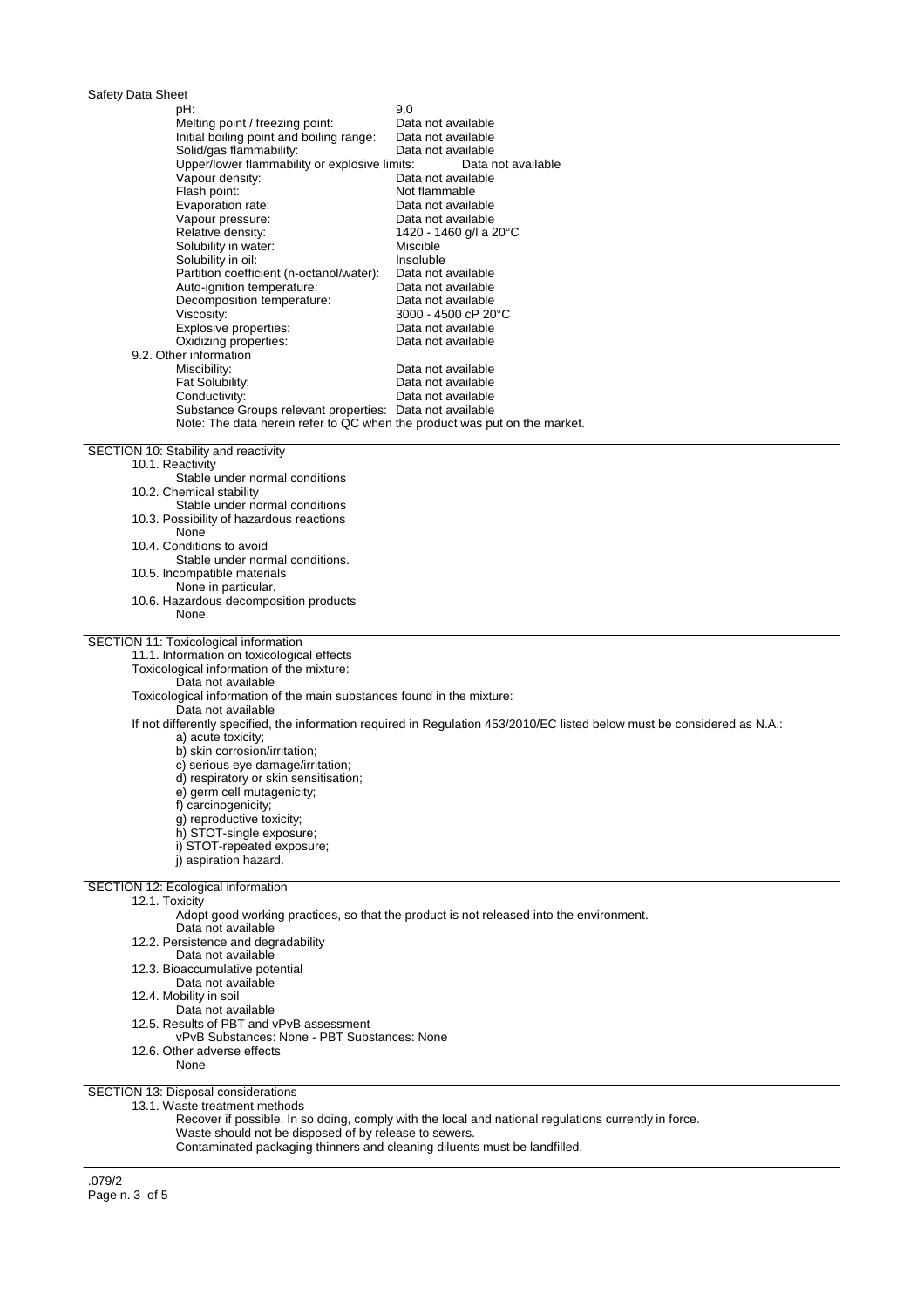Safety Data Sheet

SECTION 14: Transport information

- 14.1. UN number Not classified as dangerous in the meaning of transport regulations.
- 14.2. UN proper shipping name
- Data not available
- 14.3. Transport hazard class(es)
- Data not available
- 14.4. Packing group
	- Data not available
- 14.5. Environmental hazards ADR-Enviromental Pollutant: No
	-
- Data not available
- 14.6. Special precautions for user
- Data not available
- 14.7. Transport in bulk according to Annex II of MARPOL73/78 and the IBC Code Data not available

SECTION 15: Regulatory information

15.1. Safety, health and environmental regulations/legislation specific for the substance or mixture Dir. 67/548/EEC (Classification, packaging and labelling of dangerous substances). Dir. 99/45/EEC (Classification, packaging and labelling of dangerous preparations). DIR.2004/42/CE. Subcategory g Type BA limit COV 30 g/l. Contained in product < 30 g/l. Regulation (EU) No 528/2012 and subsequent amendments. Dir. 98/24/EC (Risks related to chemical agents at work). Directive 2000/39/CE (Occupational exposure limit values) and subsequent modifications: 2004/37/CE, 2006/15/CE and 2009/161/UE. Dir. 2006/8/EC Regulation (EC) n. 1907/2006 (REACH) Regulation (EC) n. 1272/2008 (CLP) Regulation (EC) n. 790/2009 (ATP 1 CLP) and (EU) n. 758/2013 Regulation (EU) n. 453/2010 (Annex I) Regulation (EU) n. 286/2011 (ATP 2 CLP) Regulation (EU) n. 618/2012 (ATP 3 CLP) Restrictions related to the product or the substances contained according to Annex XVII Regulation (EC) 1907/2006 (REACH) and subsequent modifications: None Where applicable, refer to the following regulatory provisions : 1999/13/EC (VOC directive)

15.2. Chemical safety assessment No

## SECTION 16: Other information

Paragraphs modified from the previous revision:

- SECTION 1: Identification of the substance/mixture and of the company/undertaking
- SECTION 2: Hazards identification
- SECTION 4: First aid measures
- SECTION 8: Exposure controls/personal protection
- SECTION 9: Physical and chemical properties
- SECTION 15: Regulatory information

This document was prepared by a competent person who has received appropriate training. Main bibliographic sources:

- The ECHA database on registered substances.
- ESIS- European chemical Substances Information System.
- eChemPortal- the global portal to Information on Chemical Substance.
- GESTIS substance database.
- Insert further consulted bibliography

The information contained herein is based on our state of knowledge at the above-specified date. It refers solely to the product indicated and constitutes no guarantee of particular quality.

It is the duty of the user to ensure that this information is appropriate and complete with respect to the specific use intended. This MSDS cancels and replaces any preceding release.

Safety data Sheet not legally required.

Legend of acronyms and abbreviations used in the safety data sheet:<br>ADR: European Agreement concerning the Internationa

- ADR: European Agreement concerning the International Carriage of Dangerous Goods by Road.<br>CAS: Chemical Abstracts Service (division of the American Chemical Society).
	- Chemical Abstracts Service (division of the American Chemical Society).
- CLP: Classification, Labeling, Packaging.<br>
Derived No Fffect Level.
- DNEL:<br>
Derived No Effect Level.<br>
EC50: Median effective concer
	- Median effective concentration expected to produce a certain effect in 50% of test organisms
- ECHA: European Chemicals Agency<br>EINECS: European Inventory of Existin
- EINECS: European Inventory of Existing Commercial Chemical Substances<br>ELINCS: European List of notified Chemical Substances
- European List of notified Chemical Substances
- GHS: Globally Harmonized System of Classification and Labeling of Chemicals.<br>
IATA: International Air Transport Association.
- IATA: International Air Transport Association.<br>IATA-DGR: Dangerous Goods Regulation by the "In
- Dangerous Goods Regulation by the "International Air Transport Association" (IATA).

.079/2 Page n. 4 of 5